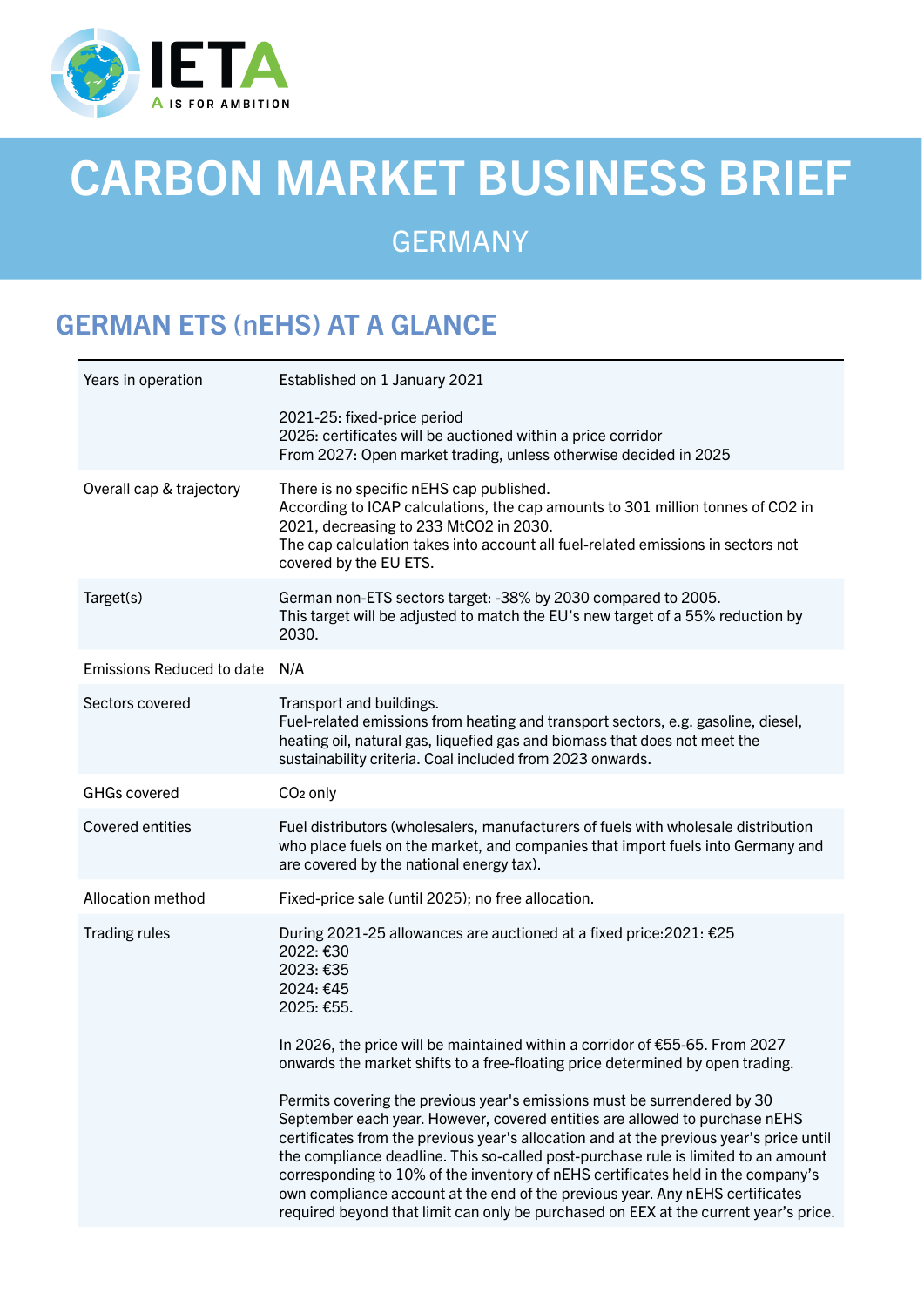| Use of offsets and linking      | Offset credits are not eligible for compliance.                                                                                                                                               |
|---------------------------------|-----------------------------------------------------------------------------------------------------------------------------------------------------------------------------------------------|
| Other features                  | Allowances are allocated for the current calendar year and are only valid for the<br>current and previous calendar year; no banking is allowed.                                               |
|                                 | During the fixed-price phase, the national authority will hand out an unlimited<br>amount of non-bankable certificates.                                                                       |
|                                 | As there are overlaps with the EU ETS, affected installations can be either exempted<br>from the fuel supplier's obligation or receive an ex-post compensation.                               |
| Penalties for<br>non-compliance | Between 2021 and 2025, the penalty is twice the allowance price of the year in<br>question. From 2026, the penalty will be set at €100/t.                                                     |
| Use of revenues                 | Auction revenues are allocated to the Energy and Climate Fund (EKF). The Fund<br>supports investments in renewable energies or energy efficiency as well as<br>international climate finance. |

#### MAJOR DEVELOPMENTS

The establishment of the German national ETS complemented the EU ETS by setting up a parallel, national market governed by its own trading rules and governing sectors previously covered under the EU's Effort Sharing Regulation. With the European Commission's 2021 proposal to create a new ETS for road transport and buildings, the developments in Germany's nEHS are being closely watched as they may serve as a blueprint for the EU's so-called 'ETS 2'.

On 28 July 2021, the Carbon Leakage Regulation for nEHS came into force following its adoption by the German parliament. The regulation introduced a compensation mechanism to minimise the risk of carbon leakage risk and had retroactive effect from 1 January 2021.

In April 2022, the German government reached an agreement on a regulation to ensure a more socially fair distribution of the CO2 price costs between landlords and tenants for both residential and non-residential buildings.

# MARKET COMMENTARY

The German system currently resembles a carbon tax more than a carbon market. From 2026 onwards, the system will operate within a price corridor, and from 2027 it will transition to a freely traded market.

Three months after the German ETS began, in March 2021, EEX was awarded a contract for the sale of nEHS allowances by the German Federal Environment Agency. The sales during the fixed price phase are held on a separate EEX platform outside the regulated market activities of EEX.

In October 2021, the first primary market sale of allowances took place. Sales are held twice a week throughout the year. In 2021 108 participants took part in the sales on behalf of 958 companies. In 2021 a total volume of 287,353,320 nEHS certificates were sold, generating revenue of €7.18 billion.

# USEFUL LINKS

[DEHSt: Understanding national emissions trading](https://www.dehst.de/EN/national-emissions-trading/understanding-national-emissions-trading/understanding-nehs_node.html)

[DEHSt: Questions about national emissions trading](https://www.dehst.de/SharedDocs/downloads/EN/nehs/nEHS-10-questions-paper.pdf?__blob=publicationFile&v=4)

[ICAP: German National Emissions Trading System](https://icapcarbonaction.com/en/ets/german-national-emissions-trading-system)

[EEX: Frequently Asked Questions on nEHS \(nEHS FAQ\)](https://www.eex.com/fileadmin/EEX/Downloads/nEHS_FAQ/nEHS_FAQ_EN.pdf)

[BMWK: Fairness bei den CO2-Kosten: BMWK, BMWSB und BMJ einigen sich auf gerechte Verteilung](https://www.bmwk.de/Redaktion/DE/Pressemitteilungen/2022/04/20220403-fairness-bei-den-co2-kosten-bmwk-bmwsb-und-bmj-einigen-sich-auf-gerechte-verteilung.html) (in German)